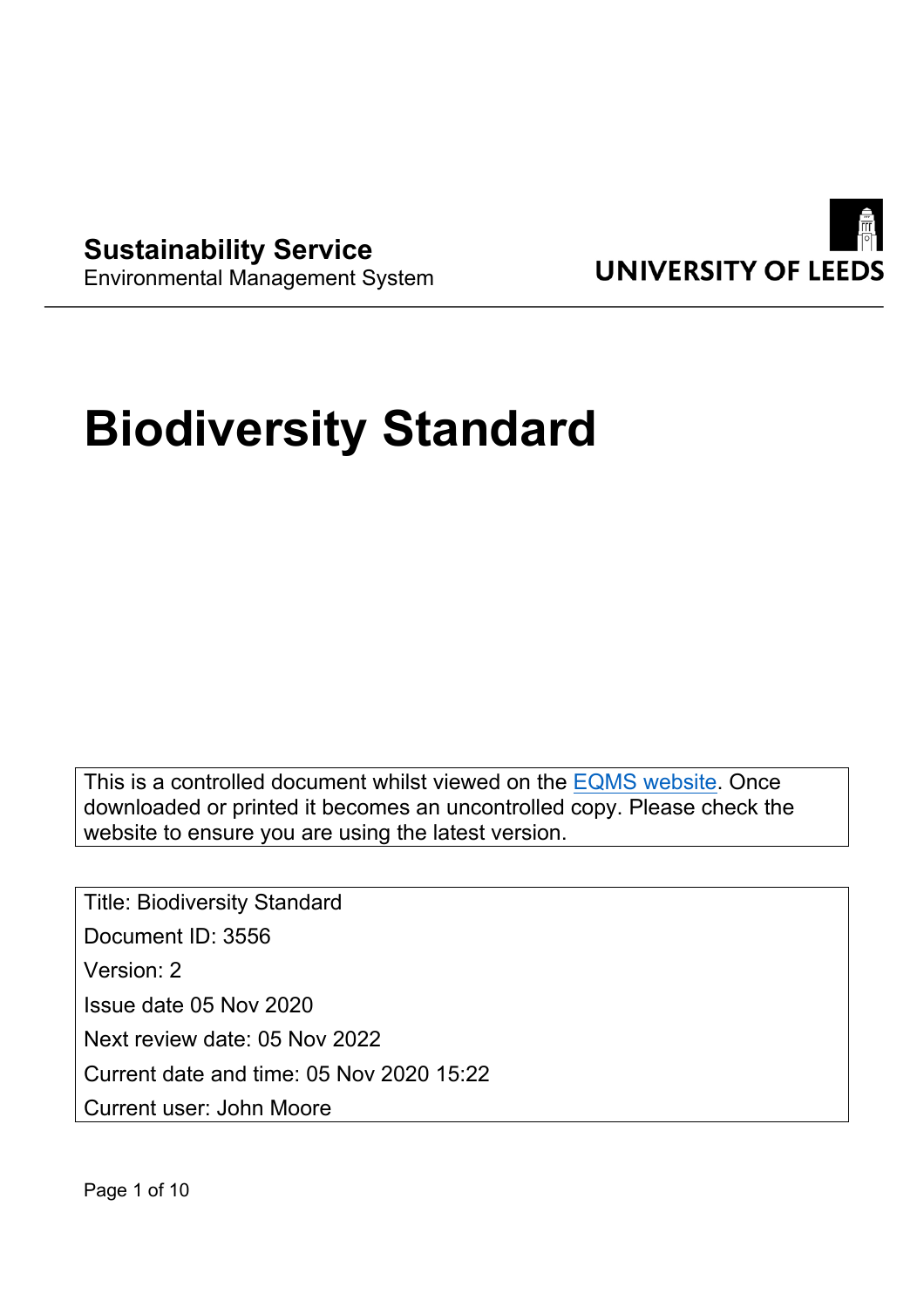# **1. Introduction**

The primary purpose of this Standard is to define the requirements and principles for managing and improving biodiversity at the University. These principles and requirements support the strategic ambition to 'become an exemplar of urban biodiversity'. This means:

- Creating wildlife friendly urban landscapes, which are species rich and provide interconnected ecological corridors across the University Estate and into the wider city.
- Working with local partners, including Leeds City Council, to ensure our approach is joined up with local plans and to encourage the improvement of ecological corridors external to the University Estate.
- Protecting, and improving areas identified as important for local biodiversity within the University Estate, linking them to our ecological corridors, either directly or through 'stepping stone' habitats.
- Recognising the importance of our green infrastructure to students, staff and the local community and its potential to be used as a resource for teaching, research and engagement.
- Taking full advantage of eco-system services provided through green infrastructure e.g. improved well-being of our staff and students and climate change adaptation.
- Ensuring developments and landscape changes always have a netpositive impact on University habitat provision and biodiversity.
- Being bold, innovative and creative in the development of green infrastructure within areas of extensive hard landscaping and where solutions are not always obvious.
- To recognise the value of our large trees and ensure any lost are replaced with similar 'statement' trees to ensure a lasting legacy for future generations.

This Standard supports the Sustainability Strategy, Environmental Policy and all Biodiversity Action Plans and other landscape plans created for all University-managed sites.

| Document ID: 3556                | Version: 2                                  | Issue date 05 Nov 2020   |
|----------------------------------|---------------------------------------------|--------------------------|
| Next review date: 05 Nov<br>2022 | Current date and time: 05<br>Nov 2020 15:22 | Current user: John Moore |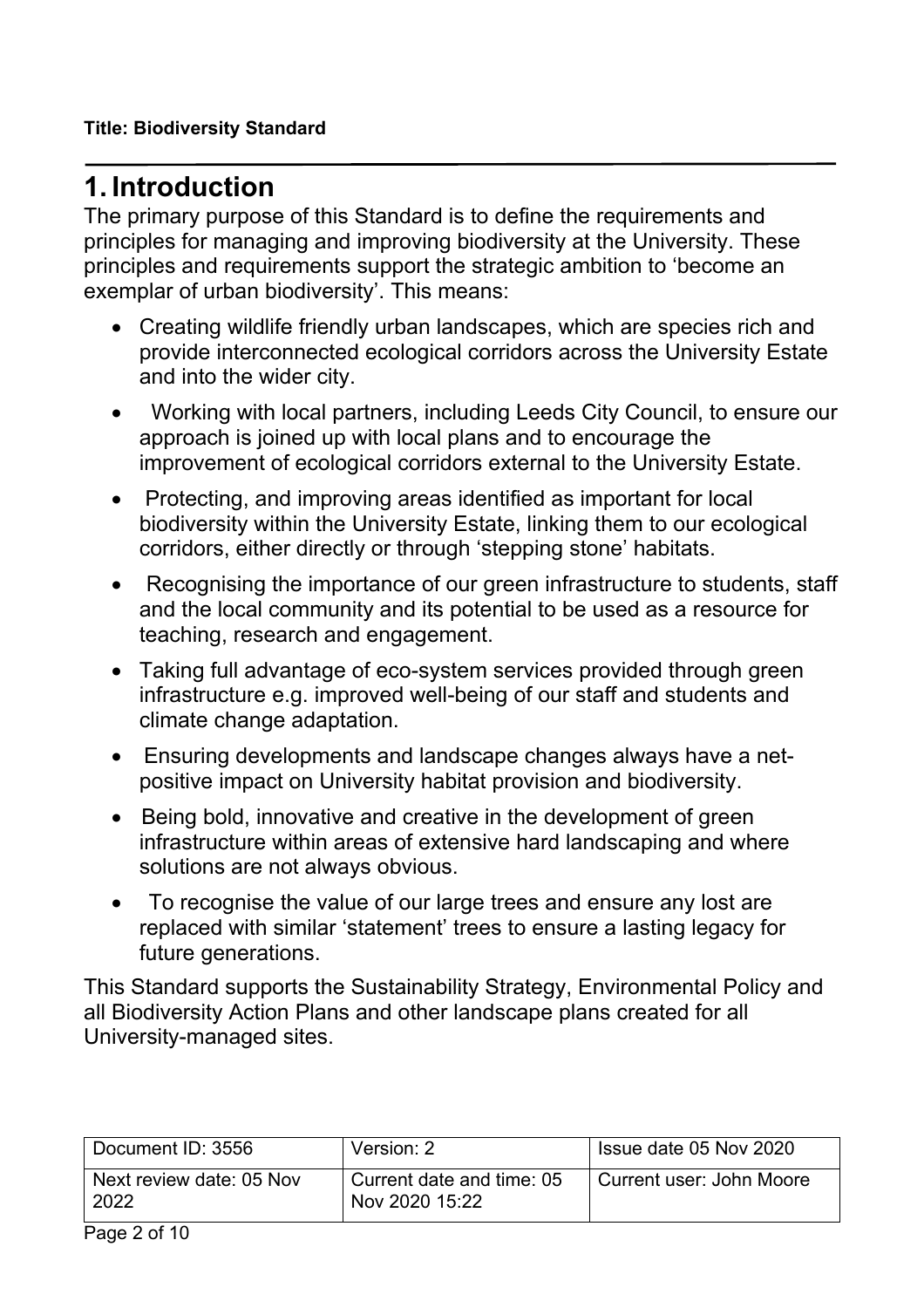# **2. Scope**

The scope of this Standard includes all University owned sites.

# **3. Requirements**

The following section is divided into general requirements, which should be followed by anyone likely to impact on University biodiversity, and specific requirements linked to areas of responsibility. Conformance with these requirements will be audited as part of the University Environmental Management System.

# **General requirements:**

- University staff, students and contactors appointed to complete works across the University must follow the requirements of this Standard.
- Any changes to existing green infrastructure or biodiversity must have a net-positive impact on University biodiversity.
- The impact of re-landscaping or construction works that result in green infrastructure or biodiversity loss will be assessed via the University offsetting tool to decide required mitigation measures.
- Any trees lost due to disease, damage or planned removal should be replaced with 3 trees for every tree lost. If not possible an offsetting assessment must be completed.

# **Estates Project Managers** will ensure:

- That the Grounds Team and Sustainability Service are contacted to assess impact and identify any mitigation or off-setting required when works or projects impact on landscaping, habitat or trees.
- That projects or development work consider the importance of green infrastructure for ecosystem services, such as flood mitigation, pollution filtration, summer cooling and improved well-being and will review opportunities to introduce or enhance these on projects.

| Document ID: 3556                | Version: 2                                  | Issue date 05 Nov 2020   |
|----------------------------------|---------------------------------------------|--------------------------|
| Next review date: 05 Nov<br>2022 | Current date and time: 05<br>Nov 2020 15:22 | Current user: John Moore |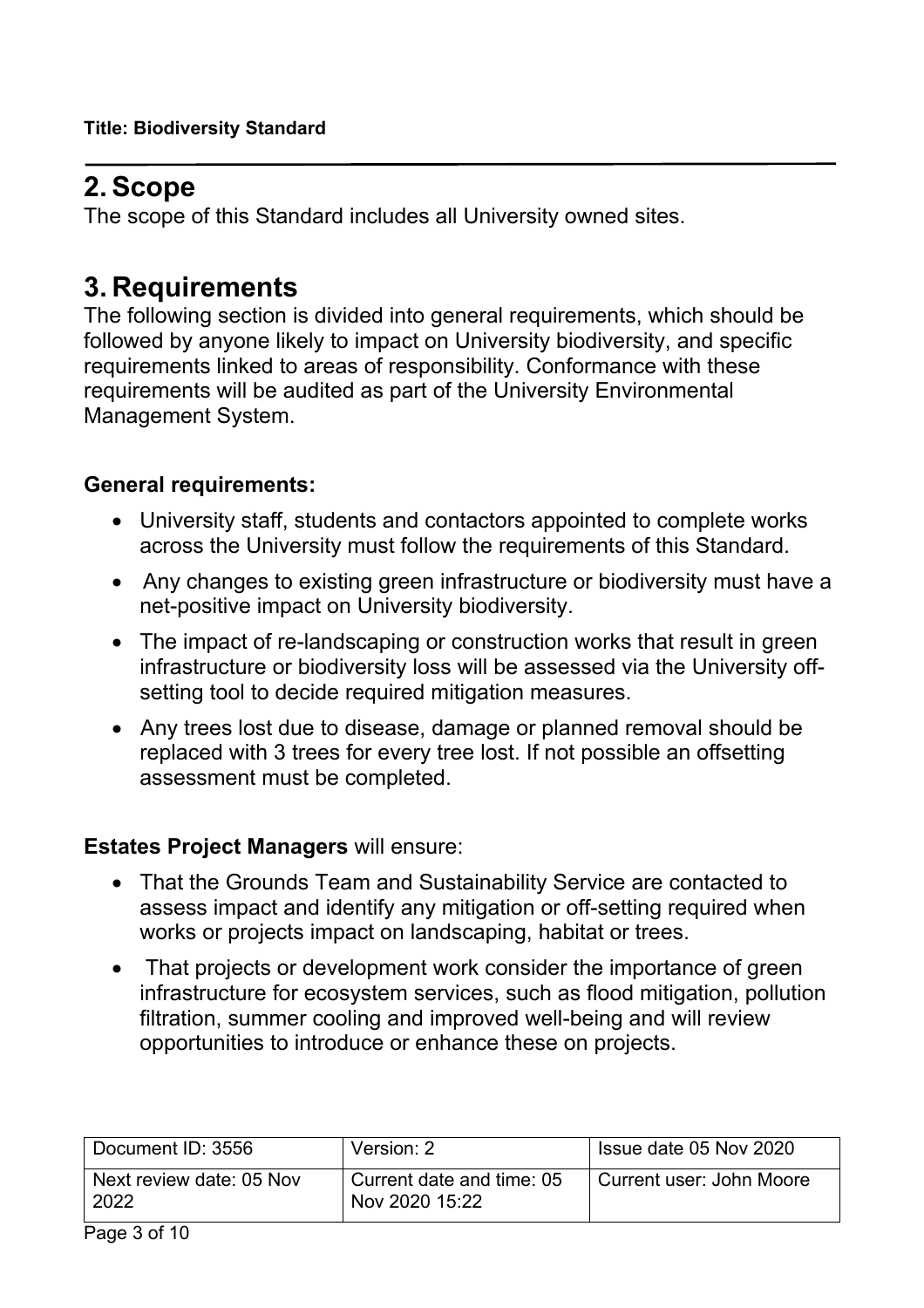#### **Title: Biodiversity Standard**

- That budgets for any works or projects that impact on landscaping, habitat or trees will include budget for off-setting or other mitigation measures required.
- That where possible projects or developments support the local biodiversity action plan for that area.
- They are aware of protected areas and sites of localised biodiversity value. Any projects that impact on these areas must consult with the Sustainability Service at the earliest opportunity.
- That when a significant change is proposed to grounds or gardens, ecological surveys are completed and recommendations are incorporated into future plans.
- That bat surveys are completed when there are changes to roof spaces and other potential habitat or in the event of a buildings demolition.
- That trees are protected during projects in line with BS 5837:2012 Trees in relation to design, demolition and construction.
- That contractors are made aware of and adhere to their responsibilities within this Standard.

# **University employed contractors** will ensure:

- They understand the University commitments to improving urban biodiversity and the potential impact of construction works on these.
- They are aware of protected areas and sites of localised biodiversity value and understand any mitigation or measures required to protect these during a project or ongoing works.
- They take care not to damage any trees, hedges, wildflower meadows or other habitats unless specifically requested to do so via a contract. The following standard should be followed: BS 5837:2012 Trees in relation to design, demolition and construction.
- They contact the Estates Helpdesk in the case of a bee swarm within their site as these are likely to be from University bee hives.

| Document ID: 3556                | Version: 2                                  | Issue date 05 Nov 2020   |
|----------------------------------|---------------------------------------------|--------------------------|
| Next review date: 05 Nov<br>2022 | Current date and time: 05<br>Nov 2020 15:22 | Current user: John Moore |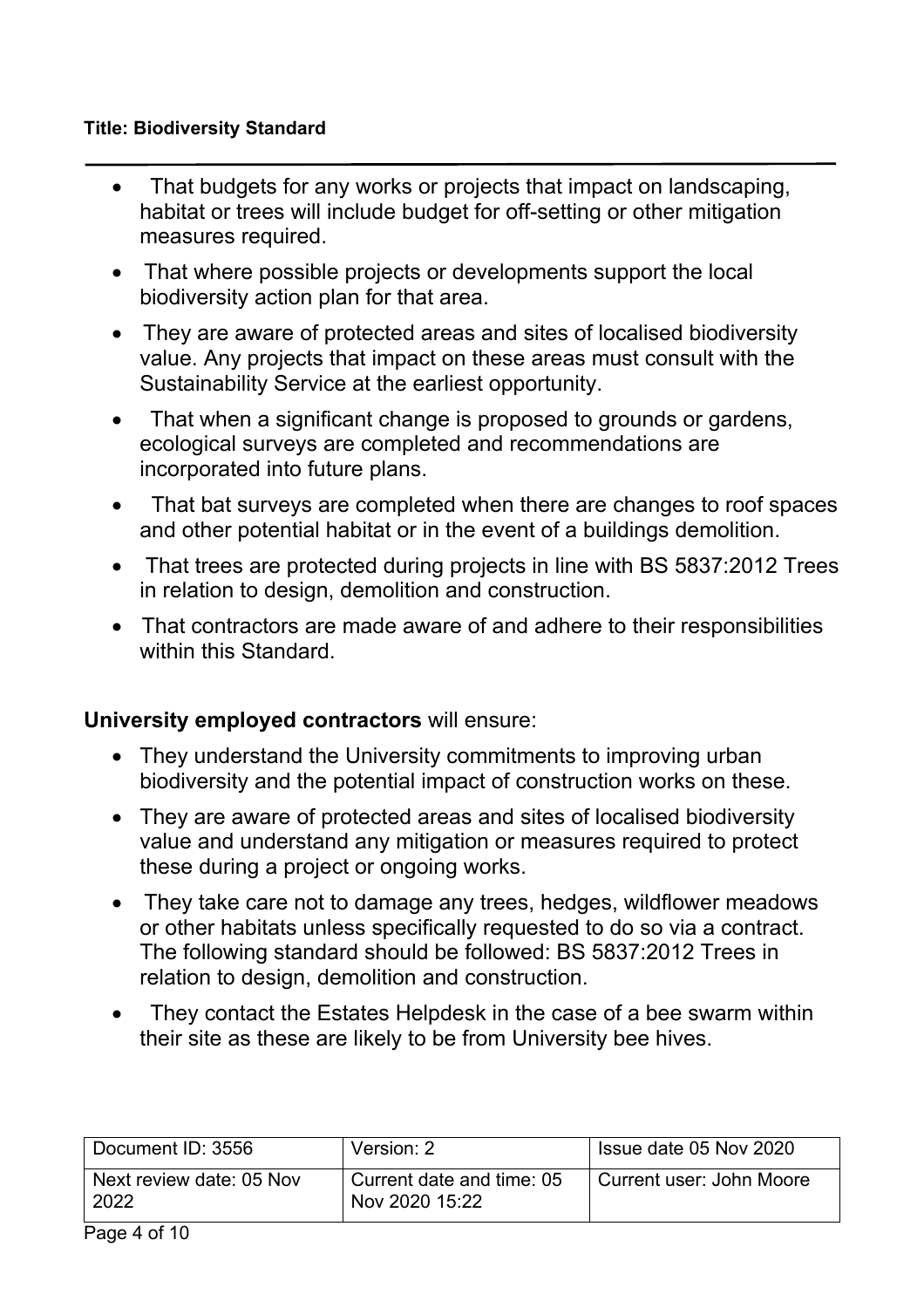- That construction works or removal of habitat avoids disturbing nesting birds as required by the Wildlife & Countryside Act (1981).
- When managing areas of grounds or gardens, local biodiversity action plans will be followed.

# **Estates Grounds and Gardens Team** will:

- Use their expertise and knowledge to actively review opportunities to improve University habitat and biodiversity. Members of the team should have opportunity to contribute and shape direction of the University Biodiversity Action Group.
- Check that annual works and planting plans demonstrate continual improvements of University biodiversity, through increased pollinators, native species and bird friendly planting and a general improvement of habitat.
- Work with the Sustainability Service and other stakeholders to develop Biodiversity Action Plans and will use these to inform grounds management.
- Act as guardians of the campus to leave a positive legacy for future generations through the protection of key sites and the replacement of large diseased trees with species of a similar size and eco-system function.
- Receive training on the requirements of this standard, biodiversity management and specific training and support on areas such as wildflower meadow management.
- Will conduct day-to-day activity in a way that is sympathetic to any wildlife.

# **Residential Services** will:

 Develop, with the Sustainability Service, phase one habitat surveys and site-specific Biodiversity Action Plans for each of the University's residential sites that meet the strategic ambition, requirements and principles of this Standard.

| Document ID: 3556                | Version: 2                                  | Issue date 05 Nov 2020   |
|----------------------------------|---------------------------------------------|--------------------------|
| Next review date: 05 Nov<br>2022 | Current date and time: 05<br>Nov 2020 15:22 | Current user: John Moore |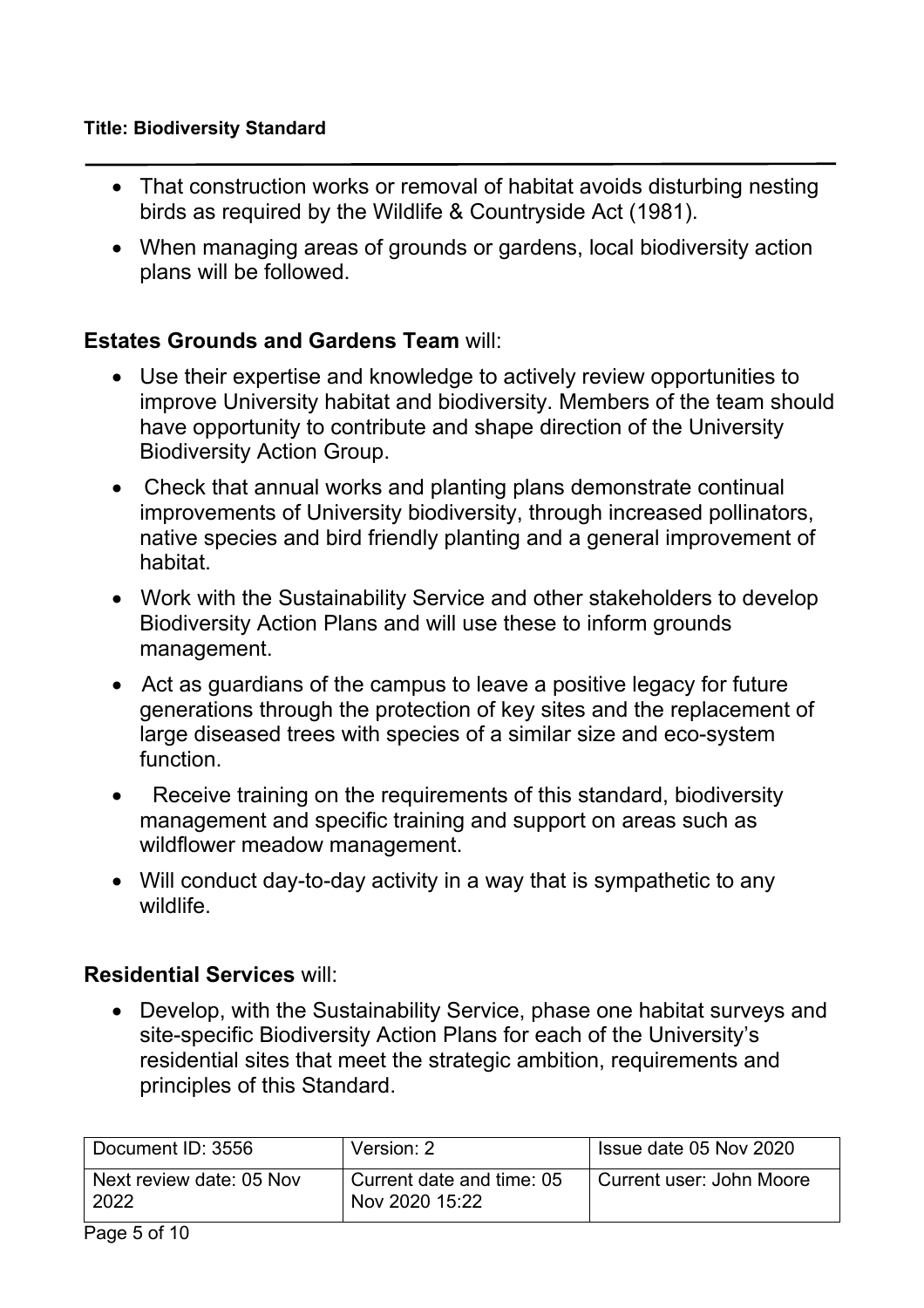#### **Title: Biodiversity Standard**

 Ensure that any grounds maintenance contractors required to work at University residential sites are compliant with this Standard and associated biodiversity action plans.

# **Sustainability Service** will:

- Work collaboratively with Estates Project Managers, Contractors, the Grounds & Gardens team and Residential Services to meet the requirements and follow the principles of the standard.
- Manage the biodiversity off-setting assessments when required and agree the mitigation measures with stakeholders.
- Assess training needs and provide training where required.
- Develop Biodiversity Action Plans to cover University owned grounds & gardens in collaboration with the Grounds & Gardens Team and other stakeholders.
- Ensure Biodiversity Action Plans recognise the importance of green infrastructure for wellbeing, and in the provision of ecosystem services.
- Ensure that Biodiversity Action Plans recognise the value of green heritage for future generations, through the protection of large mature trees and their replacement with similar planting when lost to disease or damage.
- Work with the Grounds & Gardens Team and other stakeholders to identify protected areas and areas of importance for local biodiversity and ensure these are communicated to relevant stakeholders.
- Support the delivery of strategic plans such as the University landscape plan to ensure they reflect the objective to become an exemplar of urban biodiversity as defined in this standard.
- Ensure that strategic plans and Biodiversity Action Plans link into existing or planned regional biodiversity corridors and migration routes and support initiatives such as the national Bug life ['Urban Buzz](https://www.buglife.org.uk/our-work/pollinator-projects/urban-buzz/) and [b](https://www.buglife.org.uk/our-work/b-lines/)[lines'](https://www.buglife.org.uk/our-work/b-lines/) initiatives.

| Document ID: 3556                | Version: 2                                  | Issue date 05 Nov 2020   |
|----------------------------------|---------------------------------------------|--------------------------|
| Next review date: 05 Nov<br>2022 | Current date and time: 05<br>Nov 2020 15:22 | Current user: John Moore |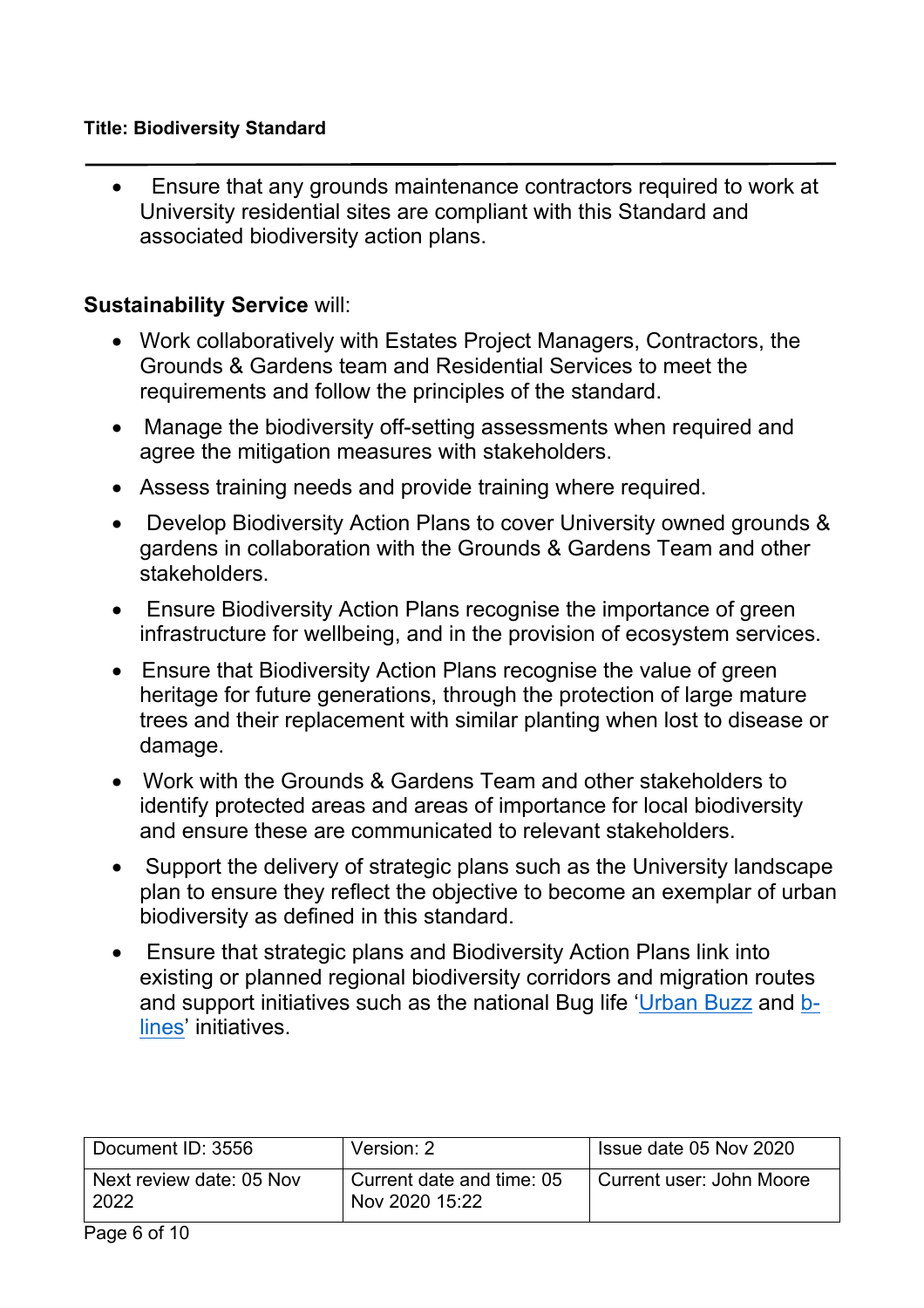#### **Title: Biodiversity Standard**

- Track the biodiversity value of the University estate using an internal tracking tool. This tool will monitor and measure habitat creation/loss across the estate and report annually.
- Investigate new and innovative methods of biodiversity management on University sites through living lab projects that link with undergraduate, postgraduate and academic research.
- Endeavour to share any best practices across the City, across the HEsector and with all other relevant bodies.
- Ensure that ecological surveys of each site with a Biodiversity Action Plan are completed every five years.

# **4. Principles**

The following principles should be used in the management, design and improvement of University landscapes that have potential to impact on University biodiversity.

**Continual improvement**: In order to become an exemplar of urban biodiversity all stakeholders should work towards a year on year improvement to the biodiversity and habitat value of our grounds and gardens.

**Consider eco-system services**: The role of green infrastructure in providing eco-system services, such as climate change mitigation and pollutant filtration, should be considered as part of the development process for any large project. Key stakeholders should ensure they develop knowledge in this area and work collaboratively together to implement effective solutions.

**Off-set any biodiversity loss**: When calculating off-setting requirements the following core principles must be used:

- the collective value of replacement habitat must be greater than the habitat being removed;
- replacement habitat must be as close to the area of loss as possible;
- when a habitat type of value to local wildlife is lost, off-setting should seek to replace it with habitat of a similar type;
- It should contribute to the improvement of wildlife corridors.

| Document ID: 3556                | Version: 2                                  | Issue date 05 Nov 2020   |
|----------------------------------|---------------------------------------------|--------------------------|
| Next review date: 05 Nov<br>2022 | Current date and time: 05<br>Nov 2020 15:22 | Current user: John Moore |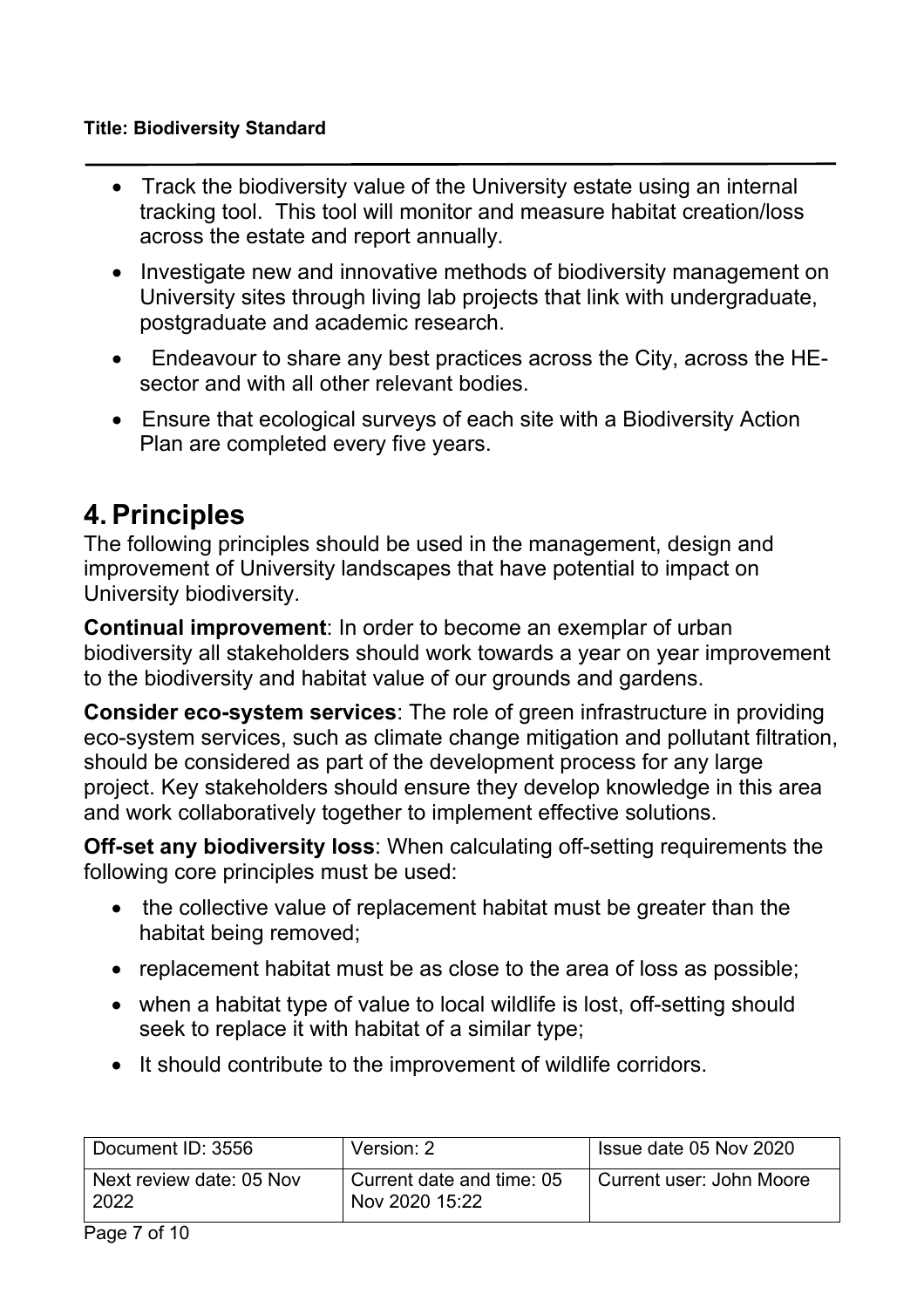**Creation of ecological corridors or stepping stones**: Any improvement to University biodiversity should, where possible, contribute to University and wider ecological corridors or stepping stones.

**Innovate**: Innovative and creative solutions will be required to meet the requirements of this standard. A culture of supportive experimentation should be encouraged.

**Improve well-being**: The wellbeing benefits of green infrastructure should be considered within University landscaping and design works. The principles of biophilic design should be used to create spaces that are welcoming and nourishing to those that use them.

**Consider regional and national plans/projects related to biodiversity**: To maximise the benefits of University work to improve biodiversity, key regional and national plans such as the [Lawton Review \(2010\)](https://webarchive.nationalarchives.gov.uk/20130402170324/http:/archive.defra.gov.uk/environment/biodiversity/documents/201009space-for-nature.pdf) and the [Wildlife Trusts](https://www.wildlifetrusts.org/about-us/vision-and-mission/living-landscapes)  ['Living Landscapes'](https://www.wildlifetrusts.org/about-us/vision-and-mission/living-landscapes) should be considered and supported where appropriate.

**Knowledge and collaboration**: All stakeholders should actively look at developing and strengthening the collaboration between research, teaching and the operational management of University biodiversity. In addition by involving staff, students and the local community in the development and management of biodiversity we can help improve well-being, develop understanding of nature and help strengthen the appreciation of the University and its surroundings.

# **5. Biodiversity Action Plans**

Biodiversity Action Plans will be developed for individual sites managed by the University. This is due to the scale and scope of activities and practices covered, and to recognise the individual characteristics within these different locations.

Implementation of the Biodiversity Action Plan must meet the principles and requirements of this standard and should be reviewed every five years or earlier if required.

# **6. Operational management**

| Document ID: 3556                | Version: 2                                  | Issue date 05 Nov 2020   |
|----------------------------------|---------------------------------------------|--------------------------|
| Next review date: 05 Nov<br>2022 | Current date and time: 05<br>Nov 2020 15:22 | Current user: John Moore |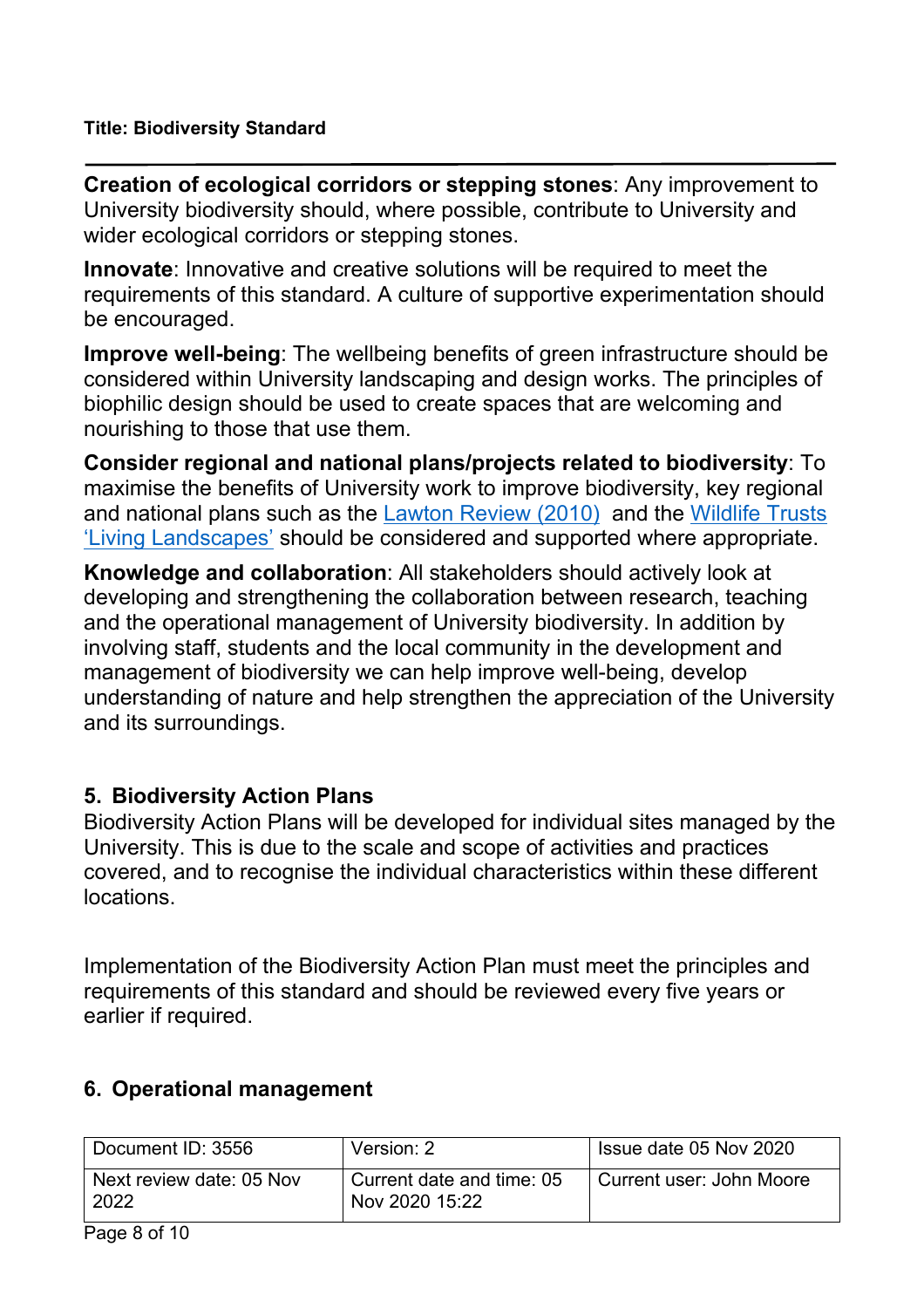

The implementation of the Standard is shown below:

# **7. Roles and Responsibilities**

The **Director of Sustainability** has overall responsibility for the implementation of this Standard and will check progress via quarterly updates and the Sustainability Steering Group. The day to day management will be delivered through the Sustainability Service.

The **Director of Estates** will support the implementation of the Standard and will delegate responsibility to implement its principles and requirements through the relevant Estate Services teams.

The **Director of Residential Services** will support the implementation of the Standard within Residential Service Grounds & Gardens and will delegate responsibility to ensure specific biodiversity action plans are developed and delivered for all University owned residential properties.

| Document ID: 3556                | Version: 2                                  | Issue date 05 Nov 2020   |
|----------------------------------|---------------------------------------------|--------------------------|
| Next review date: 05 Nov<br>2022 | Current date and time: 05<br>Nov 2020 15:22 | Current user: John Moore |